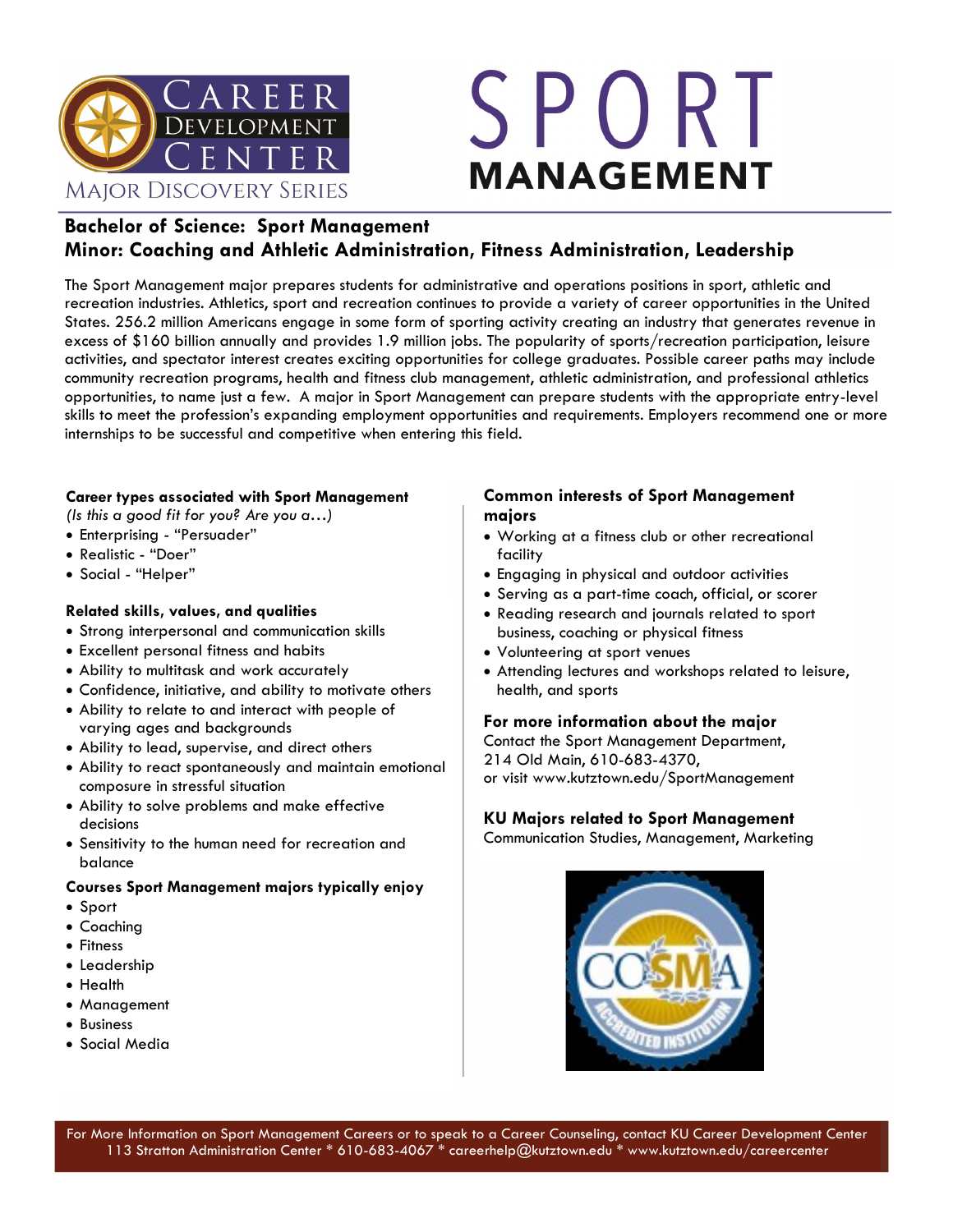## FOUR STEPS **TO SUCCESS**

#### EXPERIENCE >IMPLEMENT OVER

#### 1<sup>ST</sup> YEAR

- Enroll in the Career Exploration Certificate.
- Attend info sessions to learn about career development and personal branding.
- Take a career assessment to identify and confirm interests.
- Get involved in campus clubs and organizations.
- Develop basic workplace skills through jobs or volunteer work.
- Talk with professors, family, and friends about career ideas.
- Conduct informational interviews with professionals working in fields of interest.
- Develop a relationship with your professors and faculty advisor.
- Meet with CDC career coach.
- Attend info sessions to learn about resume writing, and externships.
- Confirm your choice of major and consider options for double major or minor.
- Research careers of interest.
- Complete a job shadowing (externship) experience.
- Seek meaningful employment or volunteer work in a field related to your major.
- Explore options for undergraduate research and study abroad.
- Write a resume and have it reviewed by the CDC.
- Manage your online presence.

• Enroll in the Career Success Certificate.

YFAR

- Complete an internship and/or undergraduate research.
- Attend info sessions about internships, interviewing, job search strategies, and grad school.
- Build a LinkedIn profile and continue to monitor your online presence.
- Complete a mock interview.
- Build skills through research projects, part-time employment, • Meet with CDC to develop and volunteer work.
- Participate in employer panels, site visits & networking events.
- Attend internship & job fairs.
- Take on a leadership role in a student organization or work.
- Consider graduate school options and prepare for admissions tests.
- 4<sup>TH</sup> YEAR
- Attend your Senior Kick-off and other info sessions to prepare for job search/grad school.
- Update your resume and LinkedIn profile.
- Create cover letter drafts.
- Gain experience through internships and/or
- undergraduate research.
- Secure references for job/grad school applications.
- Create your "30 second" commercial/elevators pitch.
- job search strategies.
- Research employers.
	- Network with professionals through events and social media.
	- Join a professional organization in your discipline.
	- Attend the senior etiquette luncheon or dinner.
	- Participate in job fairs and on-campus interviewing.

#### **Sample Career Titles**

Sport Management majors can be found working in a wide variety of career fields. Here are just some career titles that may be of interest. Please note that some jobs may require further education and training.

- Agent/Sports Representative
- Athletic Coach/Director
- Fitness Trainer
- Commissioner/League Director
- Equipment Manager
- Event Coordinator
- General Manager
- Marketing Director
- Player Engagement
- Public Relations Manager
- Recreation & Activities Director
- Sports Information Director
- Sportscaster/Journalist
- Statistician/Historian
- Team Manager
- Ticket Manager
- Wholesale/Retail Salesperson
- Youth Sports Director

To learn more about these careers, visit http://online.onetcenter.org or www.bls.gov/oco.

 $3<sup>RD</sup>$ 2<sup>ND</sup> YEAR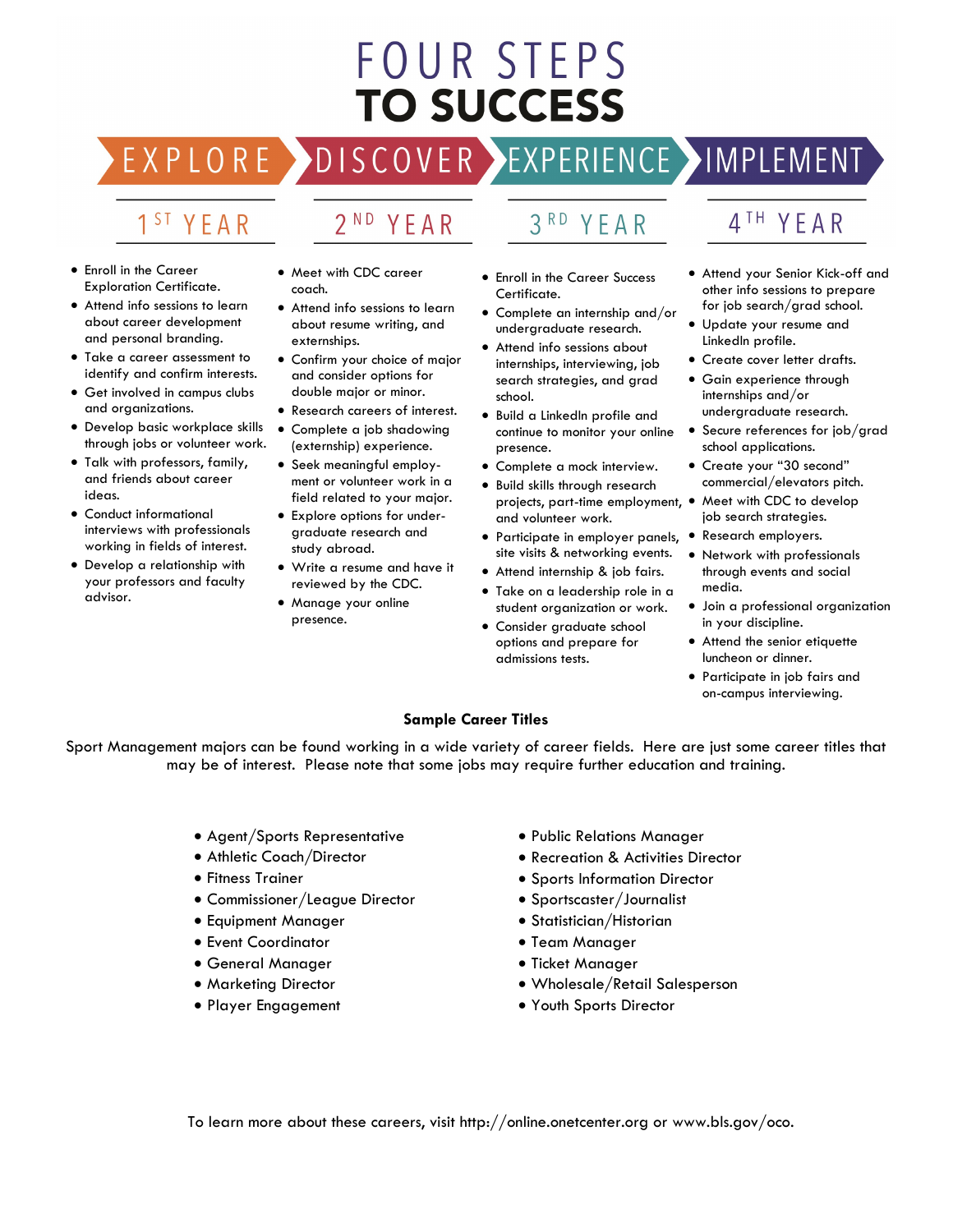#### **Common Internship Sites and Employers**

- Travel & tourism agencies
- Colleges & universities
- State/federal government
- Hospitals/schools
- Fitness clubs/resorts/spas/cruise lines
- Professional and semi-professional sports teams
- Community organizations
- Parks & recreation offices
- Campgrounds
- Media
- YMCA/YWCA
- Sporting good/exercise equipment stores/manufacturers

i handshake

 Handshake is the primary online resource for preparing and connecting students and alumni with employers. www.kutztown.edu/handshake

#### **Useful Websites for Sport Management Majors**

Whether you are researching related career fields, applying for internships or jobs, or planning to join a professional association, these websites are for you!

#### **Industry/Employment Information**

Special Olympics www.specialolympics.org

Human Kinetics www.humankinetics.com

National Wellness Institute www.nationalwellness.org

Therapeutic Recreation Directory www.recreationtherapy.com

Society of Health & Physical Educators www.shapeamerica.org

#### **Job/Internship Search Sites**

Work in Sports www.workinsports.com

ExerciseJobs.com www.exercisejobs.com

Sports & Live Event Jobs www.teamworkonline.com

Sports Careers www.sportscareers.com

Cool Works www.coolworks.com

On-Line Sports www.onlinesports.com/career-center

NCAA Job Opportunities www.ncaa.org

Sports Job Board www.sportsjobboard.com

#### **Professional Associations**

National Intramural-Recreational Sports Association www.nirsa.org

National Recreation & Park Association www.nrpa.org

The National Academy of Kinesiology americankinesiology.org

American Therapeutic Recreation Association www.atra-online.com

North American Society for Sport Management www.nassm.com

National Strength & Conditioning Association www.nsca.com

The National Committee for Accreditation of Coaching Education www.qualitycoachingeducation.org

#### **Related Area Employers**

All Star Baseball Academy, Athletic Clubs, Body Zone, Ed Snider Youth Hockey Foundation, Area Children's Camps, Area School Districts, Area University Athletic Departments, In The Net Sports Complex, Kutztown University Athletic Department and Recreation Center, Lancaster Barnstormers, Lehigh Valley IronPigs, Lehigh Valley Phantoms, Liven Up Health and Fitness, Martial Arts Training Centers, Miracle League of the Lehigh Valley, National Flag Football, Penn National Gaming, Philadelphia Eagles, Philadelphia Freedom, Philadelphia PGA, Philadelphia Phillies, Pocono Raceway, Reading Fightin Phils, Scranton/Wilkes-Barre RailRiders, Rugby New Jersey, Ski Resorts, Special Olympics, Spooky Nook Sports, Soccer Shots, The 422 Sportsplex, United Sports, Valley Preferred Cycling Center, York Revolution, YMCAs/YWCAs